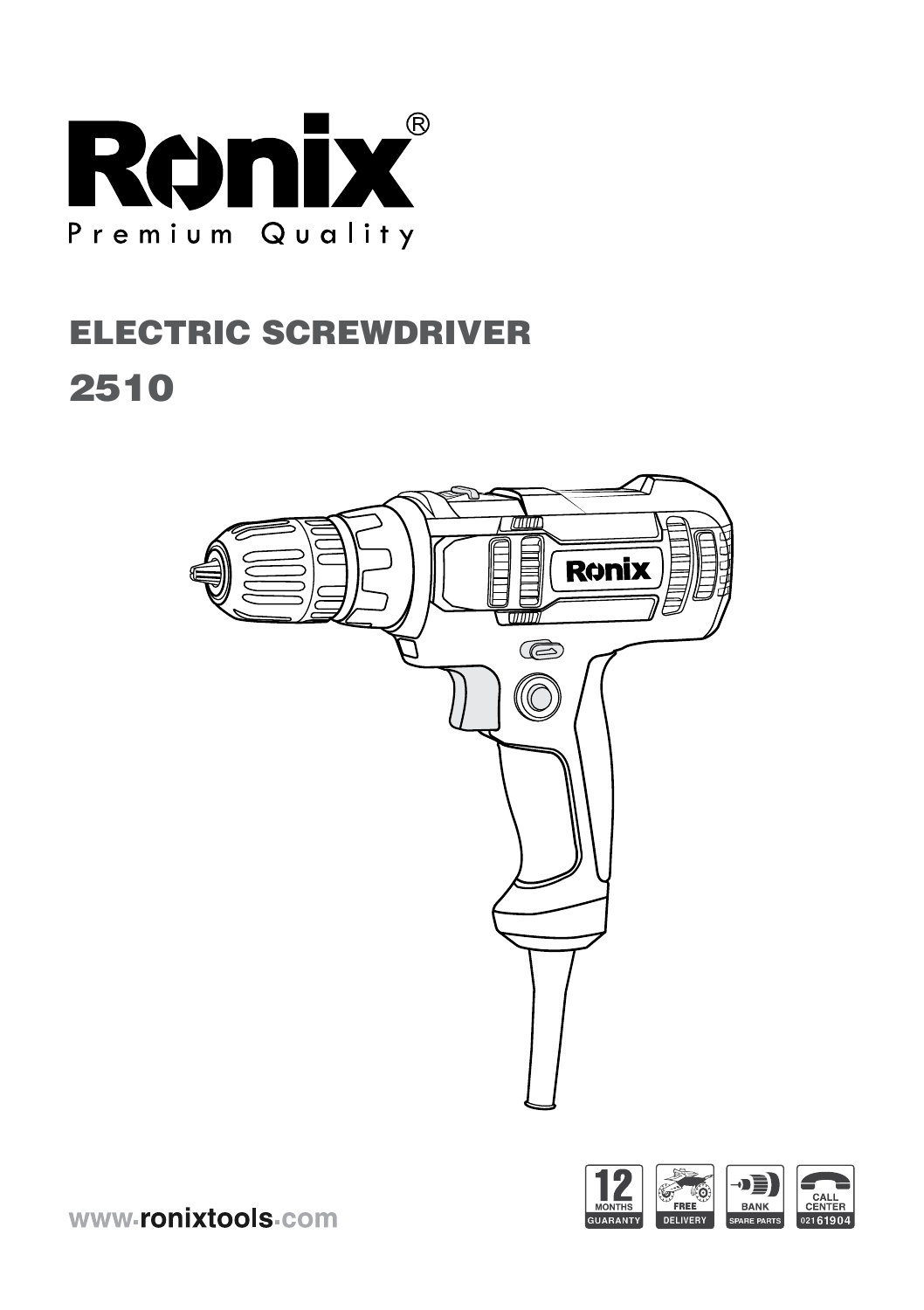

## **TECHNICAL SPECIFICATIONS**

| Spec                  | 2510                               |
|-----------------------|------------------------------------|
| Voltage               | 220V                               |
| Frequency             | 50 Hz                              |
| Power                 | 230W                               |
| No load Speed         | 0-480/0-1800r/min                  |
| <b>Chuck Capacity</b> | 10 <sub>mm</sub>                   |
| Capacity in Wood      | 25 <sub>mm</sub>                   |
| Capacity in Steal     | 10 <sub>mm</sub>                   |
| Net Weight            | 1.62 Kg                            |
| Accessories           | 1 Manual<br>1 Pair of Carbon Brush |

### **PART LIST**

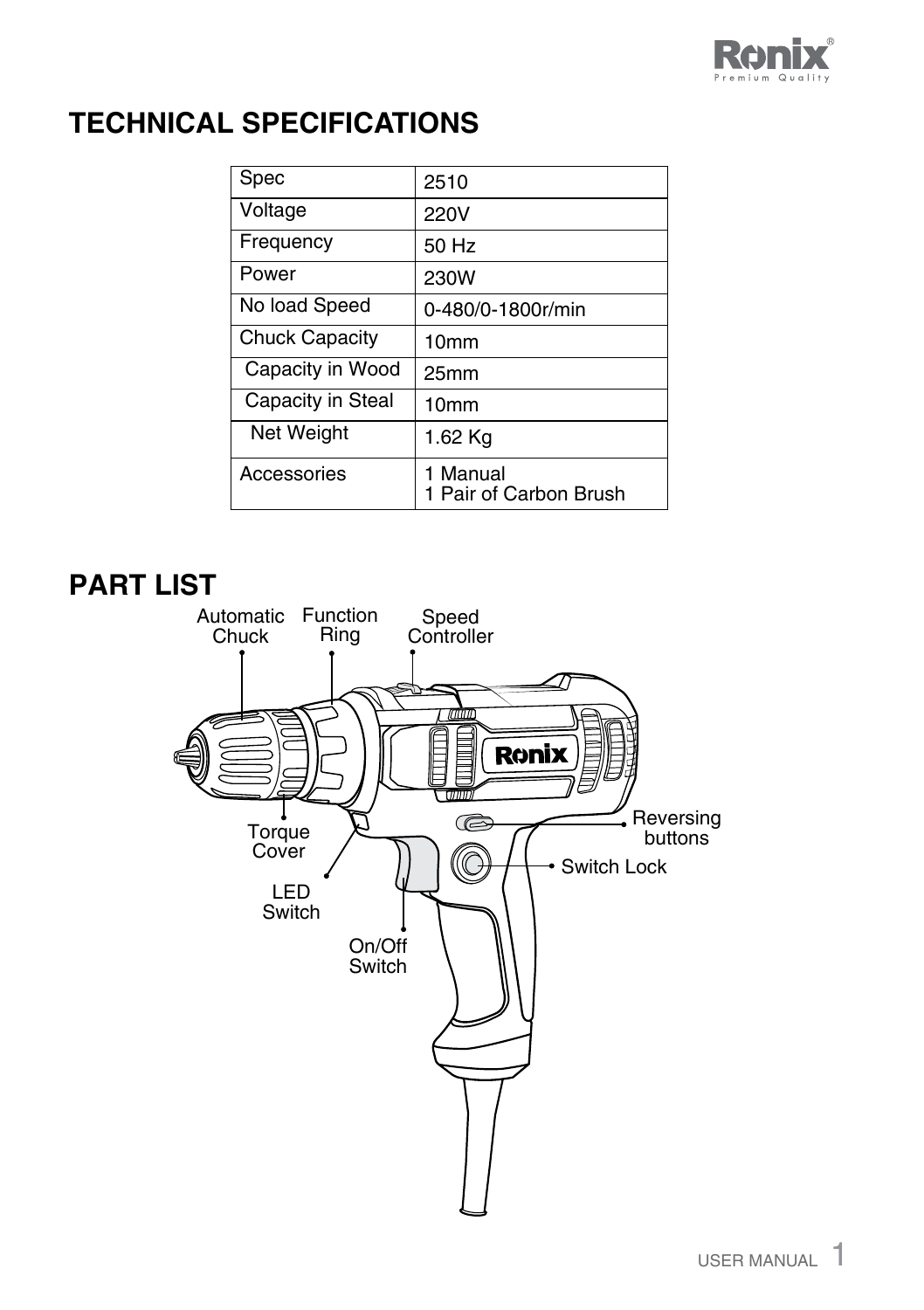

## **GENERAL SAFETY INSTRUCTIONS**

## A WARNING!

To reduse the risk of injury user must read instruction manual.

Read all safety warnings and all instructions failure to follow all warning and instruction may result in election shock fire and/or serious injury.

Save all warning and instructions for future reference The term "power tool" in the warning refers to your mains operated (corded) power tool or battery operated (cordless) power tools.

#### **.WORK AREA**

- keep your work area clean and well lit. Cluttered benches and dark areas invite accidents.

- Do not operate power tools in explosive atmospheres such as in the presence of flammable liquids gases or dust. power tools create sparks which may ignite the dust or fumes.

- keep children and bystanders away while operating a power tool. distractions can cause you to lose control.

#### **.ELECTRICAL SAFETY**

- power tool plugs must match the outlet. Never modify the plug in any way. Do not use any adapter plugs with earthed (grounded) power tools.

Unmodified plugs and matching outlets will reduce risk of electric shock.

- Avoid body contact with grounded surfaces such as pipes radiators ranges and refrigerators. There is an increased risk of electric shock if your body is grounded.

- Don't expose power tools to rain or wet conditions. Water entering a power tool will increase the risk of electric shock.

- Do not abuse the cord. Never use the cord for carrying pulling or unplugging the power tool. keep cord away from heat oil sharp edges or moving parts.

- damaged or entangled cords increase the risk of electric shock.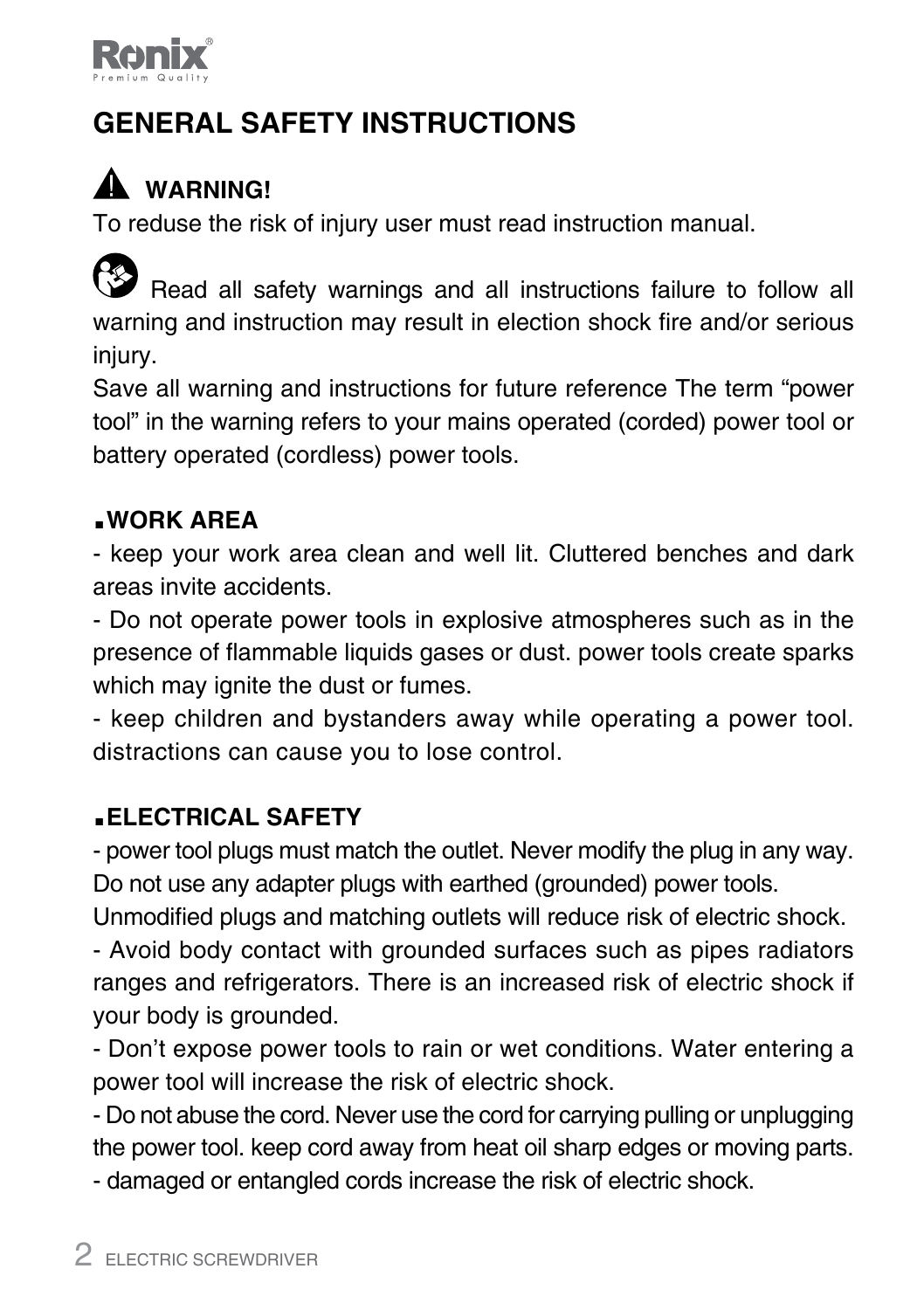

- when operating a power tool outdoors use an outdoor extension cord marked "W-A" or "W". these cords are rated for outdoor use and reduce the risk of electric shock.

- If operating a power tools in a damp location is unavoidable use a residual current device (RCD) protected supply. Use of an RCD reduces the risk of electric shock.

#### **.PERSONAL SAFETY**

- Stay alert watch what you are doing and use common sense when operating a power tool. Do not use tool while tired or under the influence of drugs alcohol or medication.

A moment of inattention while operating power tools may result in serious personal injury.

- Use personal equipment. Always wear eye protection. safety equipment such as dust mask non-skid safety shoes hard hat or hearing protection used for appropriate conditions will reduce personal injuries.

- Prevent unintentional starting. Ensure the switch is in the off-position before connecting to power source picking up or carrying the tool.carrying power tools with your finger on the swich or energizing power tools that have the switch on invites accidents.

- Remove any adjusting key or wrench before turning the power tool on. A wrench or a key left attached to a rotating part of the power tool may result in personal injury.

- Do not overreach. keep proper footing and balance at all times. Proper footing and balance enables better control of the tool in unexpected situations.

- Dress properly. Do not wear loose clothing or jewellery. Keep your hair clothing and gloves away from moving parts. Loose clothe,s jewellery or long hair can be caught in moving parts.

- If devices are provided for the connection of dust extraction and collection facilities ensure these are connected and properly used. Use of dust collection can reduce dust-related hazards.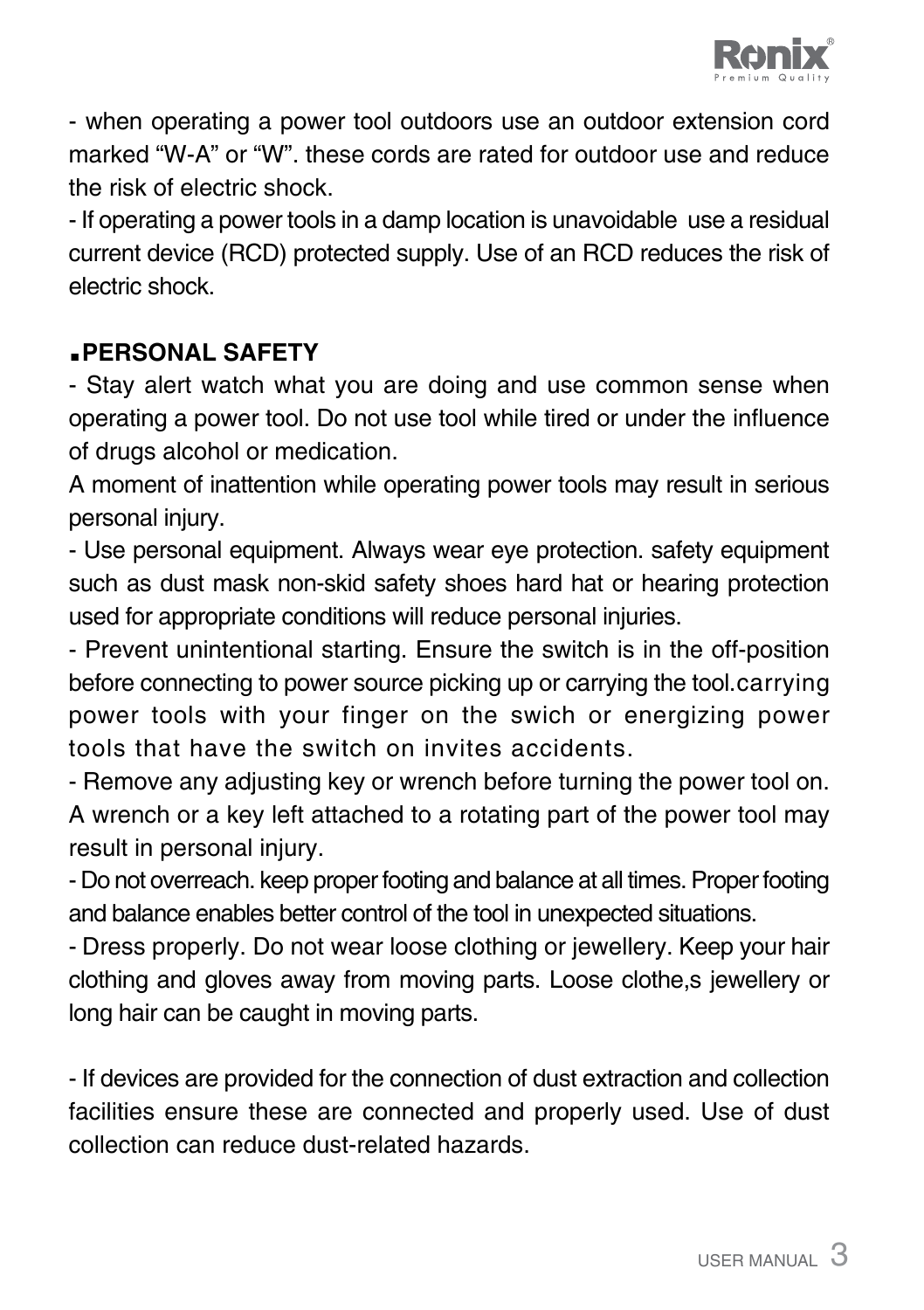

#### **.POWER TOOL USE AND CARE**

- Do not force the power tool. Use the correct power tool for your application. The correct power tool will do the job better and safer at the rate for which it is designed.

- Do not use the power tool if the switch does not turn it on and off. Any power tool that cannot be controlled with the switch is dangerous and must be repaired.

- Disconnect the plug from the power source before making any adjustments changing accessories or storing the tool. such preventive safety measures reduce the risk of starting the tool accidentally.

- Store idle power tools out of the reach of children and do not allow persons unfamiliar with the power tool or these instructions to operate the power tool. Power tools are dangerous in the hands of untrained users.

- Maintain power tools. check for misalignment or binding of moving parts breakage of parts and any other condition that may affect the power tool repaired before use. Many accidents are caused by poorly maintained power tools.

- Keep cutting tools sharp and clean. properly maintained cutting tools which have sharp cutting edges are less likely to bind and are easier to control.

- Use the power tools accessories and tool bits etc. in accordance with these instructions and in the manner intended for the particular type of power tools taking into account the working conditions and the work to be performed. use of the power tools for different operation could result in a hazardous situation.

#### **.SERVICE**

- Have your power tool serviced by a qualitied repair person using only indentical replacement parts. this will ensure that safety of the power tools is maintained.

#### **. SPECIAL SAFETY WARNINGS**

1) Wear ear protectors with impact drills. Exposure to noise can cause hearing loss.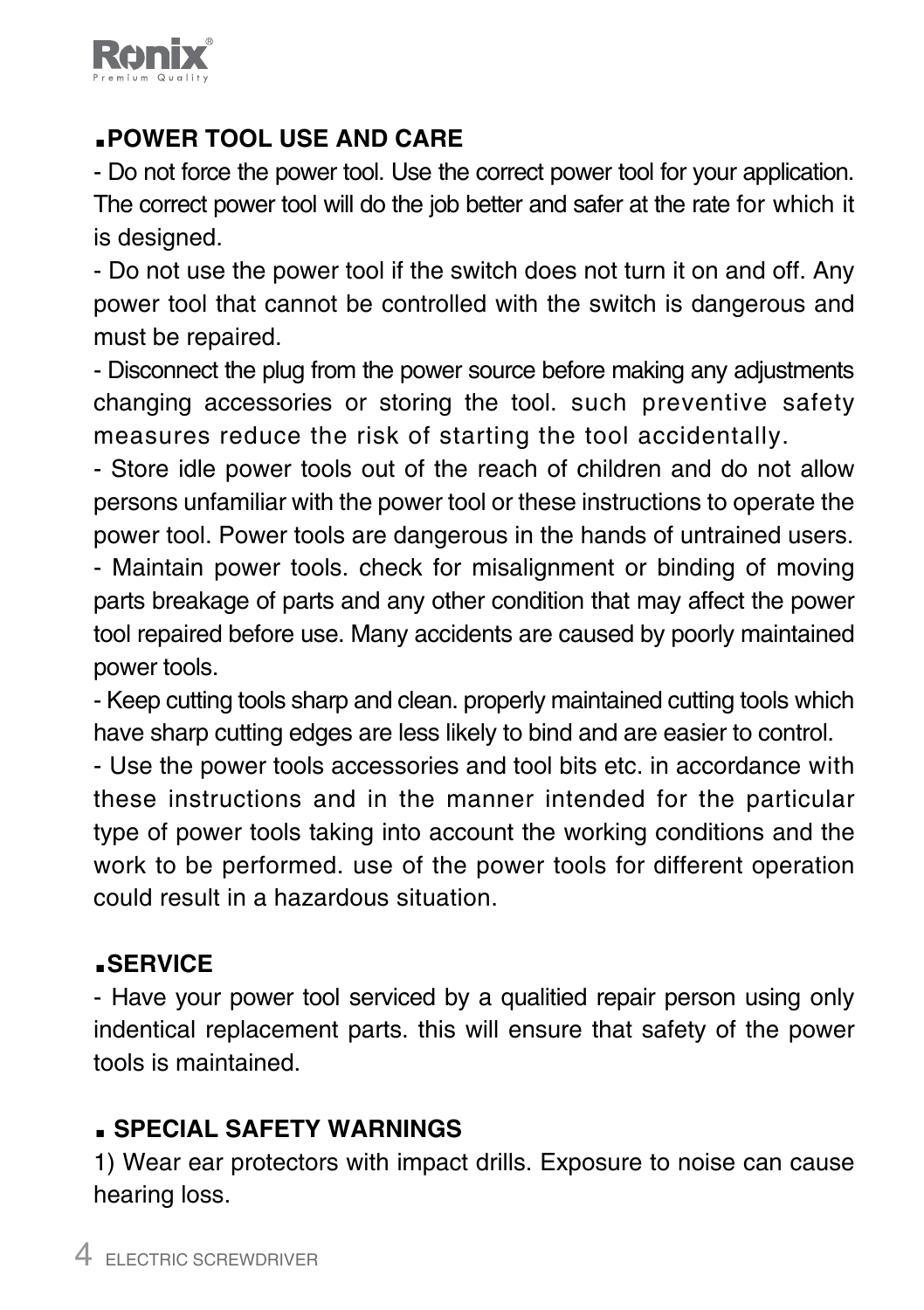

2) Use auxiliary handles supplied with the tools.loss of control can cause personal injury.

3) Hold power tool by insulated gripping surfaces performing an operation with the cutting accessory may contact hidden wiring or its cord. Cutting accessory contacting a "live" wire may make exposed metal parts of the power tool "live" and could give the operator an electric shock.

## **ADDITIONAL SAFETY REGULATIONS**

## **WARNING!**

Remove the plug from socket before carrying out any installation adjustment servicing or maintenance.

The manual should indicate the content as follow.

1) stay alert and use common sense when operating the tool. o not use the tool when tired or under influence of drug alcohol or medicine.

2) Never put fingers on the switch button while moving the tools to avoid unintentional starting of the tool.

3) Ensure assemblies are fixed properly and securely before operate the tool. Turn on the switch and let the tool work for 30 second in a safe position. Stop immediately if considerable vibration or other defects and have it repaired are detectedhave and repaired.

Wear hearing protection while operating the power tools. The declared vibration total value has been measured in accordance with a standard test method and may be used for companing one tool with another.

The declared vibration total value may also be used in a preliminary assessment of exposure.

# A WARNING!

The vibration emission during actual use of the power tool can differ from the declared total value depending on the ways in which the tools is used. There is the need to identify safety measures to protect the operator that are based on an estimation of exposure in the actual condition of use (taking account of all parts of the operating cycle such as the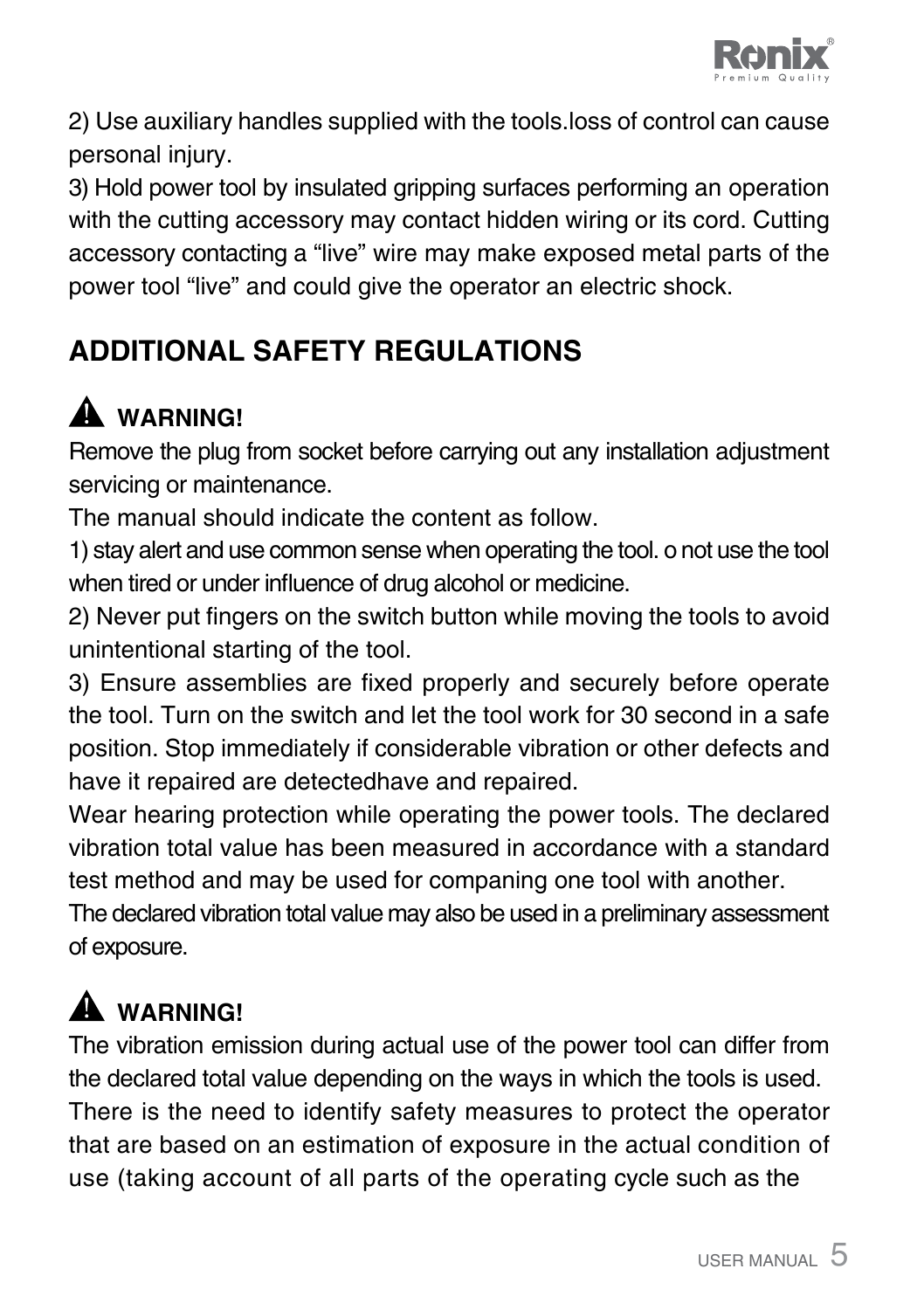



times when the tool is switched off and when it is running idle in addition to the trigger time).

## **ASSEMBLY**

#### **.CHANGING THE TOOL**

Before any work on the power tool(e.g.maintenancetool change etc.)as well as during transport and storage set the rotational direction switch to the center position.unintentional actuation of the on/off switch can lead to injuries.

The drill spindle is locked when the ON/OFF switch is not pressed.This makes quickconvenient and easy changing of the tool in the drill chuck possible.

Open the keyless chuk by turning in rotation direction until the tool can be inserted then insert the tool.

Firmly tighten the collar of the keylees chuck by hand in rotation direction.

#### **.REMOVING THE SECURING SCREW**

The keyless chuck is secured with a securing screw against unintentional loosening from the drill spindle. completely open the keylees chuck and unscrew the securing screw in rotation direction.

Please note that the securing screw has a left-hand thread.

#### **.REMOVING THE DRILL CHUCK**

Clamp the short end of a hex key into the keyless chuck. Place the machine on a stable surface(e.g.a workbench). Hold the machine firmly and loosen the keyless chuck by turning the hex key in rotation direction. Loosen a tight-seated keyless chuck by giving the long end of the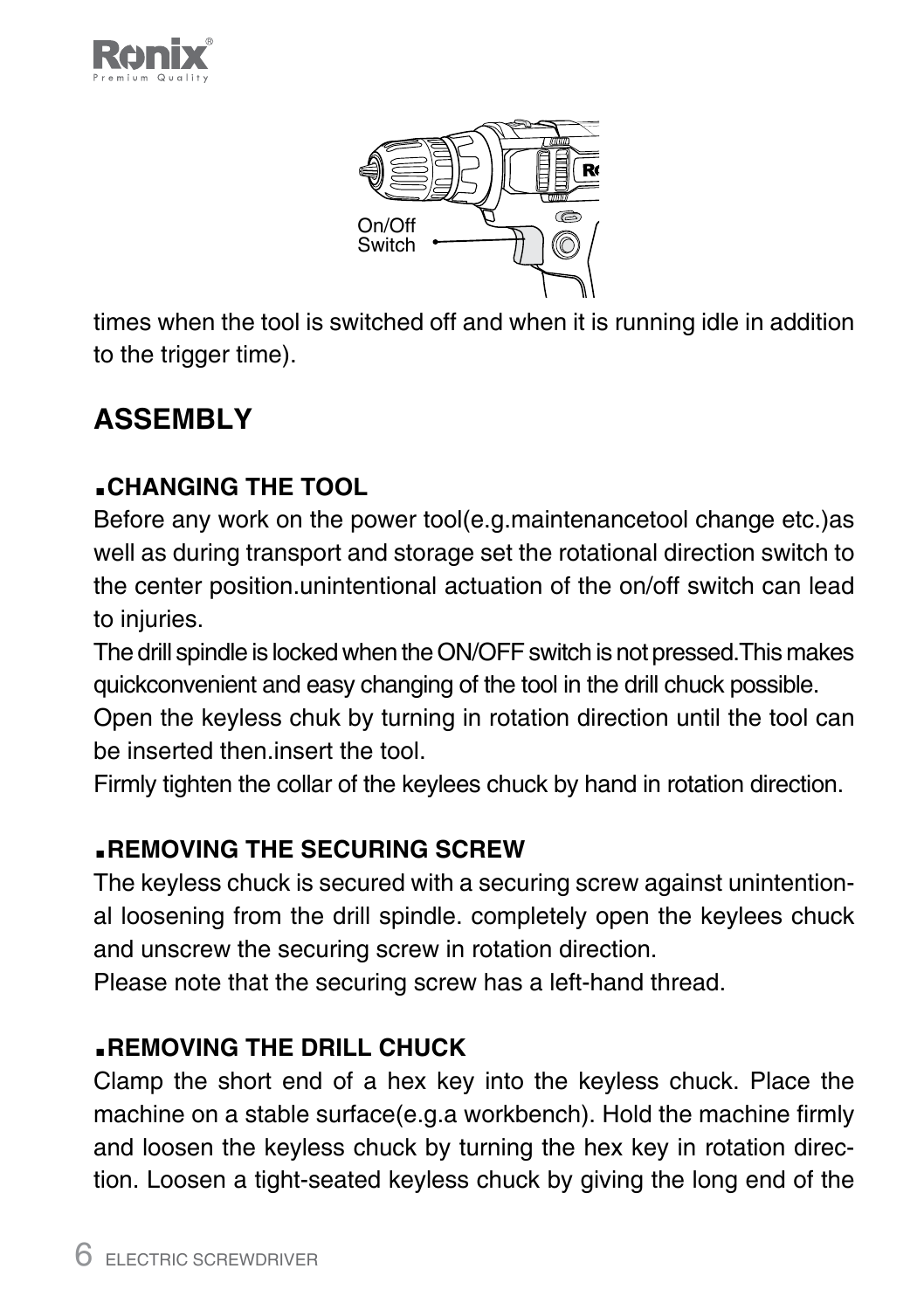

hex key a light blow.Remove the hex key from the keyless chuck and completely unscrew the keyless chuck.

#### **.MOUNTING THE DRILL CHUCK**

The drill chuck must be tightened with a tightening torque of approx. 20Nm Screw the securing screw in counter lock-wise direction into the opened keyless chuck Then; Tightening torque approx. 4-5Nm. Always use a new securing screw, as the threads are covered with a thread-locking compound that loses its effect after multiple usage.

#### **.DUST/CHIP EXTRACTION**

Dusts from materials such as lead-containing coatings, some wood types, minerals and metal can be harmful to one's health. Touching or breathing-in the dusts can cause allergic reactions and/or lead to respiratory infections of the user or bystanders.

Certain dusts, such as oak or beech dust, are considered as carcinogenic, especially in connection with wood-treatment additives (chromate, wood preservative). Materials containing asbestos may only be worked by specialist.

Provide for good ventilation of the working place.

It is recommended to wear a p2 filter-class respirator.

Observe the relevant regulations in your country for the materials to be worked.

## **OPERATING**

Never cover the air vents since they must always be open for proper motor cooling.

## **STARTING OPERATION**

#### **.SWITCH ON AND OFF**

This tool is started and stopped by pressing and releasing the trigger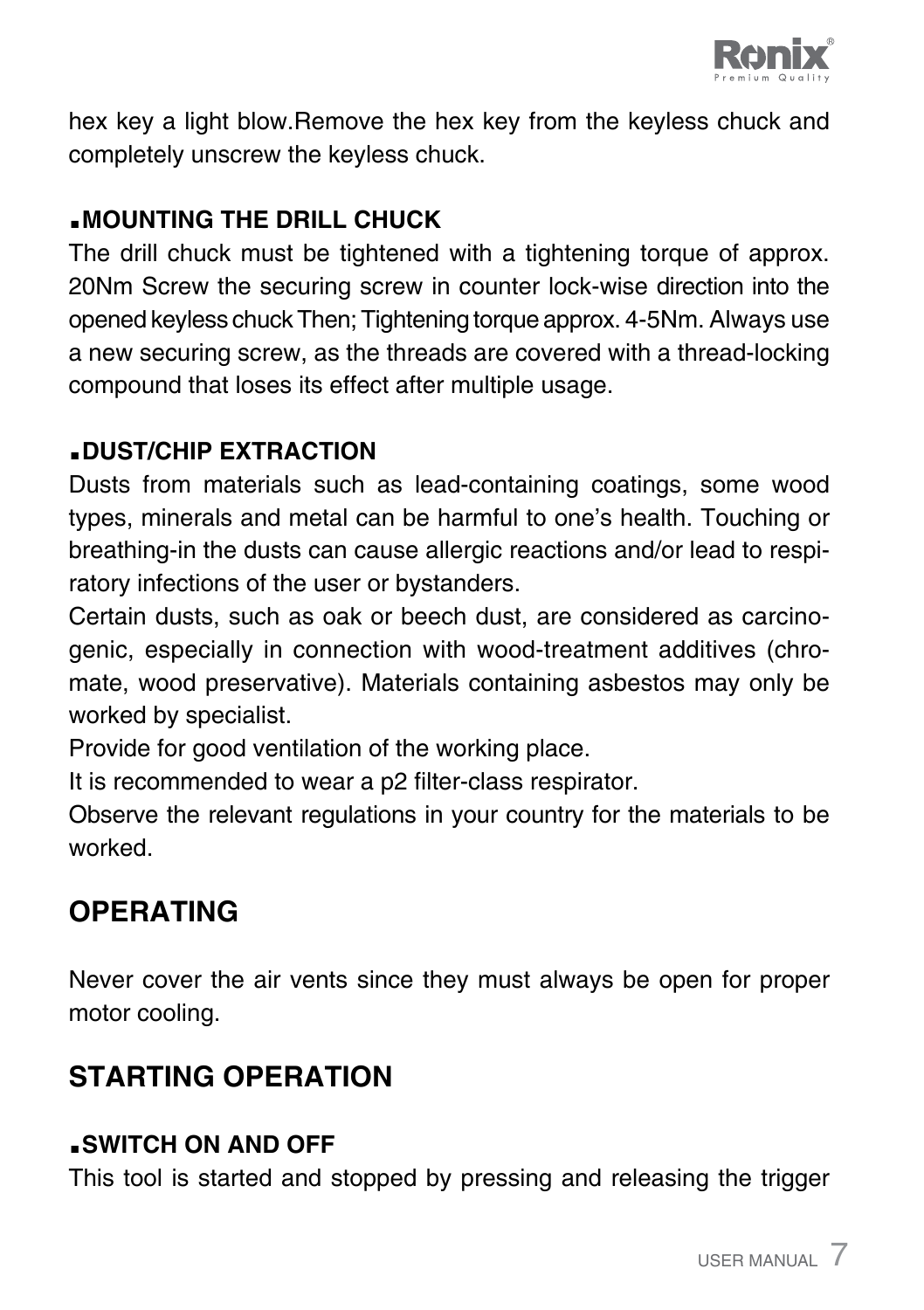

on/off switch.

The speed can be adjusted in the high gear or in the low gear, by controlling the trigger-pressing force.

For continuity operation, press the lock button while pressing the trigger. Press again to release the lock.

#### **.REVERSING THE ROTATIONAL DIRECTION**

The F/R lever is used to reverse the rotation of the machine.

However, this is not possible with the on/off switch.

Right rotation: for drilling and driving in screws, push the F/R lever left stop. Left rotation: for loosening and unscrewing screws and nuts, press the F/R lever through to the right stop.



## **SETTING THE TORQUE**

with the clutch cap the required torque setting can be preselected in (18+1) steps. It the correct setting, he insert tool is stopped as soon as the screws is screwed flush into the material or when the adjusted torque is reached.

The safety clutch is deactivated in the position, e.g. for drilling.

Select a higher setting or switch to the symbol when unscrewing screws.

#### **LADJUSTING THE SPEED**

The speed of the switch-on power tool can be variably adjusted on how far the on/off switch is pressed.

It is quipped with fully automatic spindle locking (auto-lock).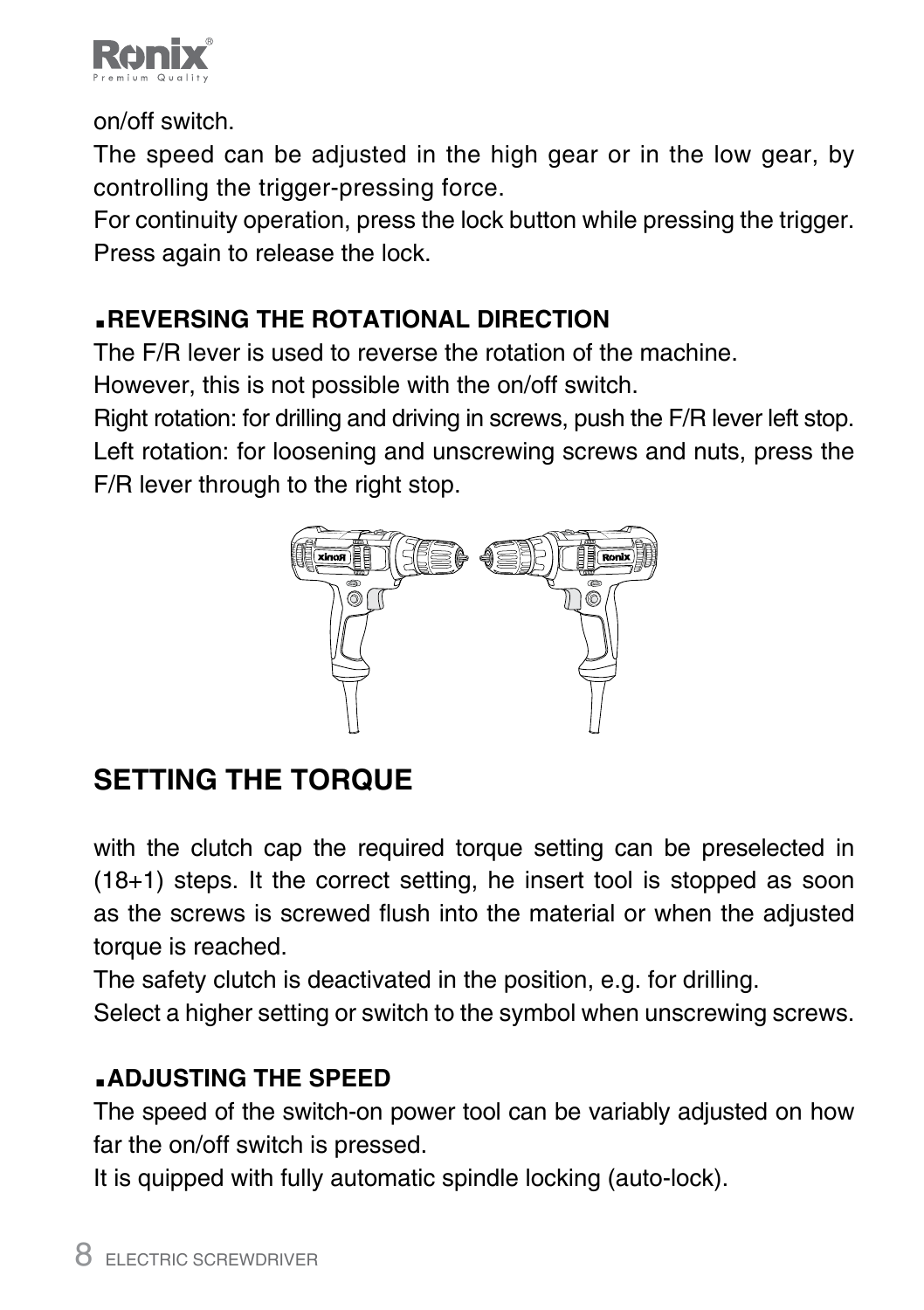When the on/off switch is not pressed, the drill spindle and thus the holder are locked too.

This enables screws to be screwed in, allows for the tool to be used as a screwdriver.



#### **.RUN-ON BRAKE**

when the on/off switch is released, the chuck brakes to a stop, thus preventing the run-on of the tool.

When the on/off switch is released, the chuck brakes to a stop, thus preventing the run-on of the tool.

When driving in screws, wait until the screw is screwed in flush with the material and then release the on/off switch.

By doing so, the head of the screw does not penetrate into the material. Working instructions.

Apply the power tool to the screw only it is switched off.

Rotating tool inserts can slip off.

#### **.TIPS**

After longer period of working at low speed. Allow the machine to down by running it for approx.

Minutes at maximum speed with no load.

For drilling in metal, use only perfectly sharpened hss drill bits (hss=high speed steel). before screwing larger, longer screws into hard materials, it is advisable to predrill a pilot hole with the core diameter of the thread to approx.2/3 of the screw length.

Light pressure on the on/off switch results in a low rotational speed. Further pressure on the switch results in an increase in speed.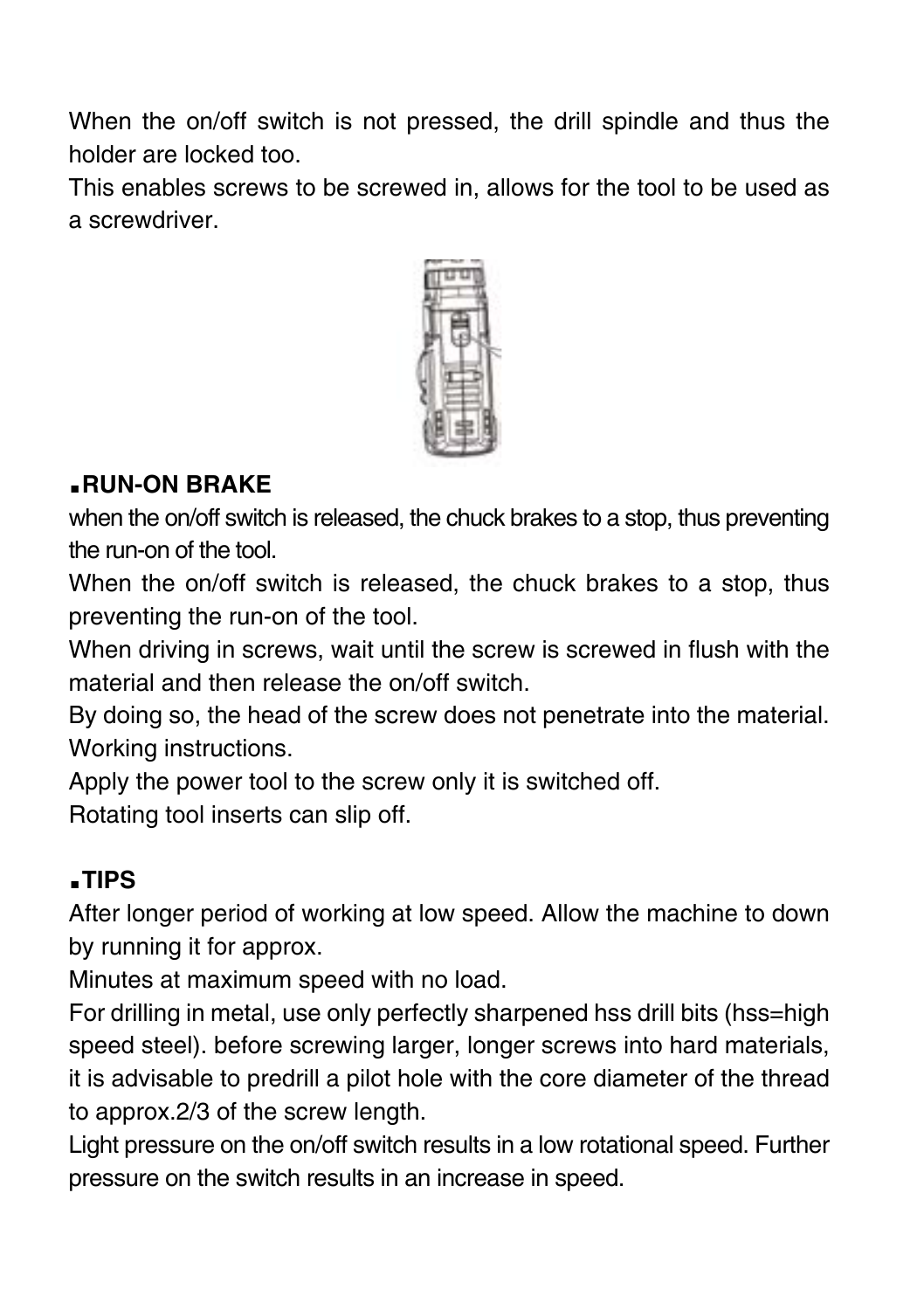Even when the power tool is used as prescribed it is not possible to eliminate all residual risk factors.

The following hazards may arise in connection with the power tool's construction and design:

1) Damage to lungs if an effective dust mask is not worn.

2) Damage to health resulting from vibration emission if the power tool is being used over longer period of time or not adequately managed and properly maintained.

## **A** WARNING!

This power tool produces an electromagnetic field during operation. This field may under some circumstances interfere with active or passive medical implants. To reduce the risk of serious or fatal injury, we recommend persons with medical implants to consult their physician and the medical implant manufacturer before operating this machine.

# A WARNING!

To ensure safety and reliability, all repairs should be performed by an authorized servise center or other qualifiled service organization. Waste electrical products should not be disposed of with household waste. Please recycle where facilities exist. check with your local authority or retailer for recycling advice.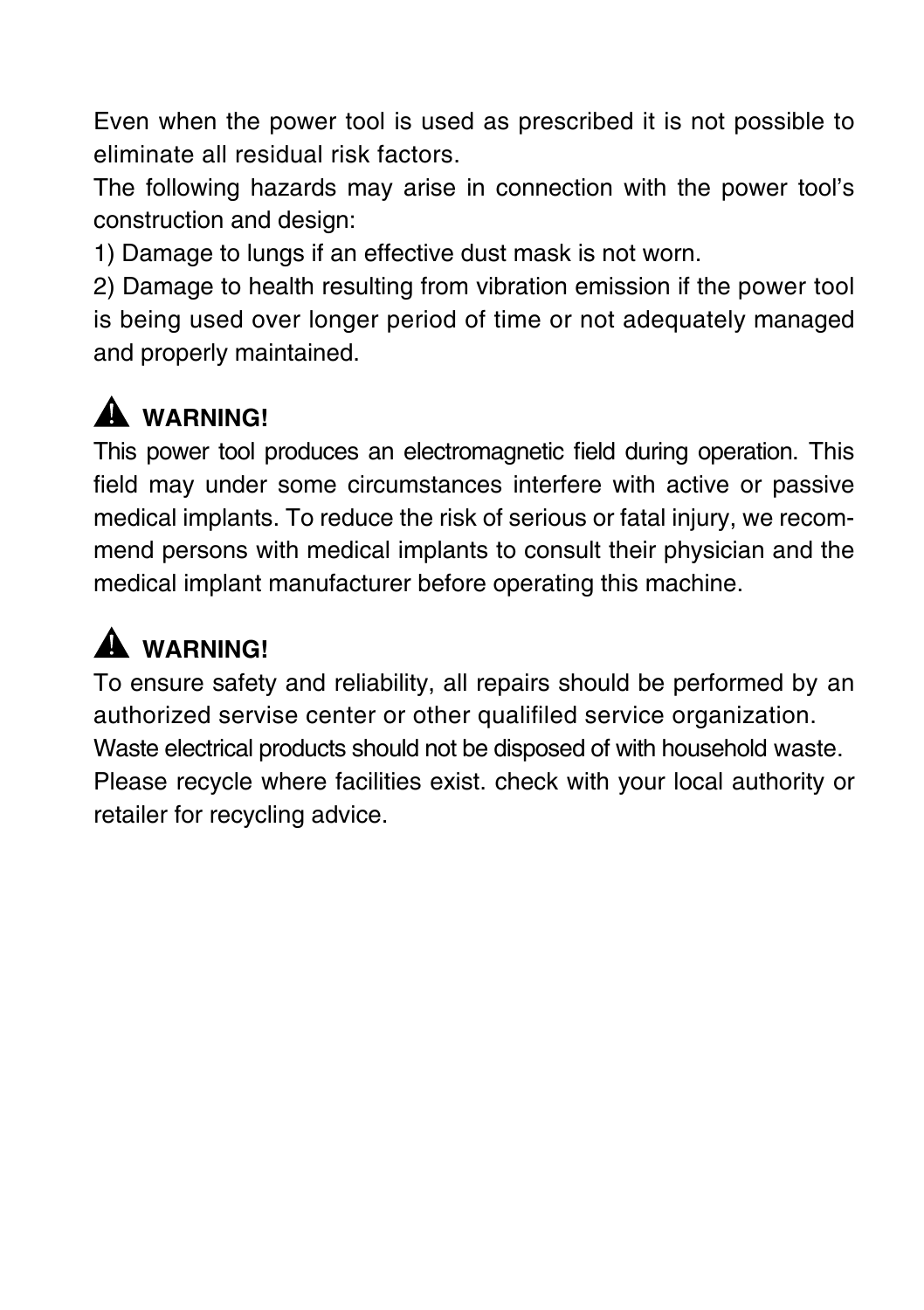